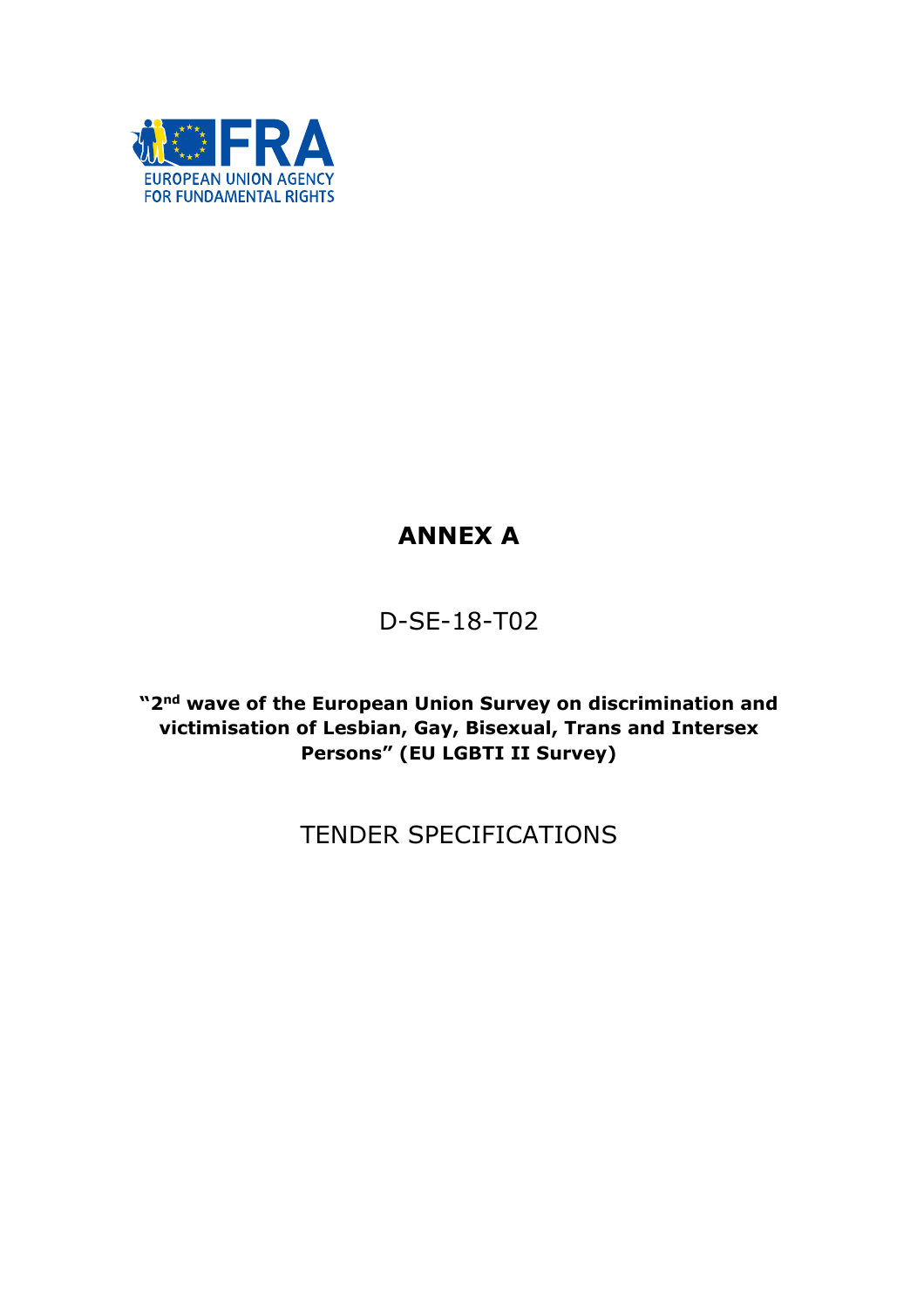### 1. Description of the tender

The overall objective of the contract is the design, development and implementation of an on-line survey on the discrimination and victimisation of Lesbian, Gay, Bisexual, Trans and Intersex persons (the "EU LGBTI II Survey"), covering all EU Member States and the accession country of the former Yugoslav Republic of Macedonia (FYROM), which participates as observer in the European Union Agency for Fundamental Rights (the contracting authority).

The contract notice for the present call for tenders was published on 12/04/2018 with reference number 20178/S 071-156353.

### 2. Division into lots

This tender is not divided into lots. Submission of a tender for only some of tasks to be performed under the contract will lead to the rejection of the tender.

### 3. Purpose of the tender

The purpose of this invitation to tender is to award a Direct Services contract for the provision of the EU LGBTI II Survey.

### 4. Place of delivery or performance

The place of performance of the tasks shall be the contractor's premises or any other place indicated in Annex A.1 Technical Specifications.

### 5. Duration

The contract(s) resulting from the present call for tenders shall enter into force the date on which it is signed by the last contracting party.

The duration of the performance of the contract must not exceed **thirteen (13)** months. Performance of the contract starts from the date of entry into force of the contract. The period of performance of the contract may be extended only with the express written agreement of the parties before the expiration of such period.

The performance of the contract is divided into two (2) phases as described in detail in Annex A.1 – Technical Specifications.

Phase 1 shall enter into force on the date the contract is signed by the last contracting party. The decision to initiate Phase 2 lies with the contracting authority and cannot be guaranteed at the time of contract signature. The contractor will be authorised to start implementation of Phase 2 provided that the funding necessary is available in the budget of the contracting authority and upon approval by the contracting authority of the Deliverables 4 and 5 as indicated in Annex A.1 – Technical Specifications. The contracting authority shall inform the contractor about its consent to initiate Phase 2 by a written notice in advance.

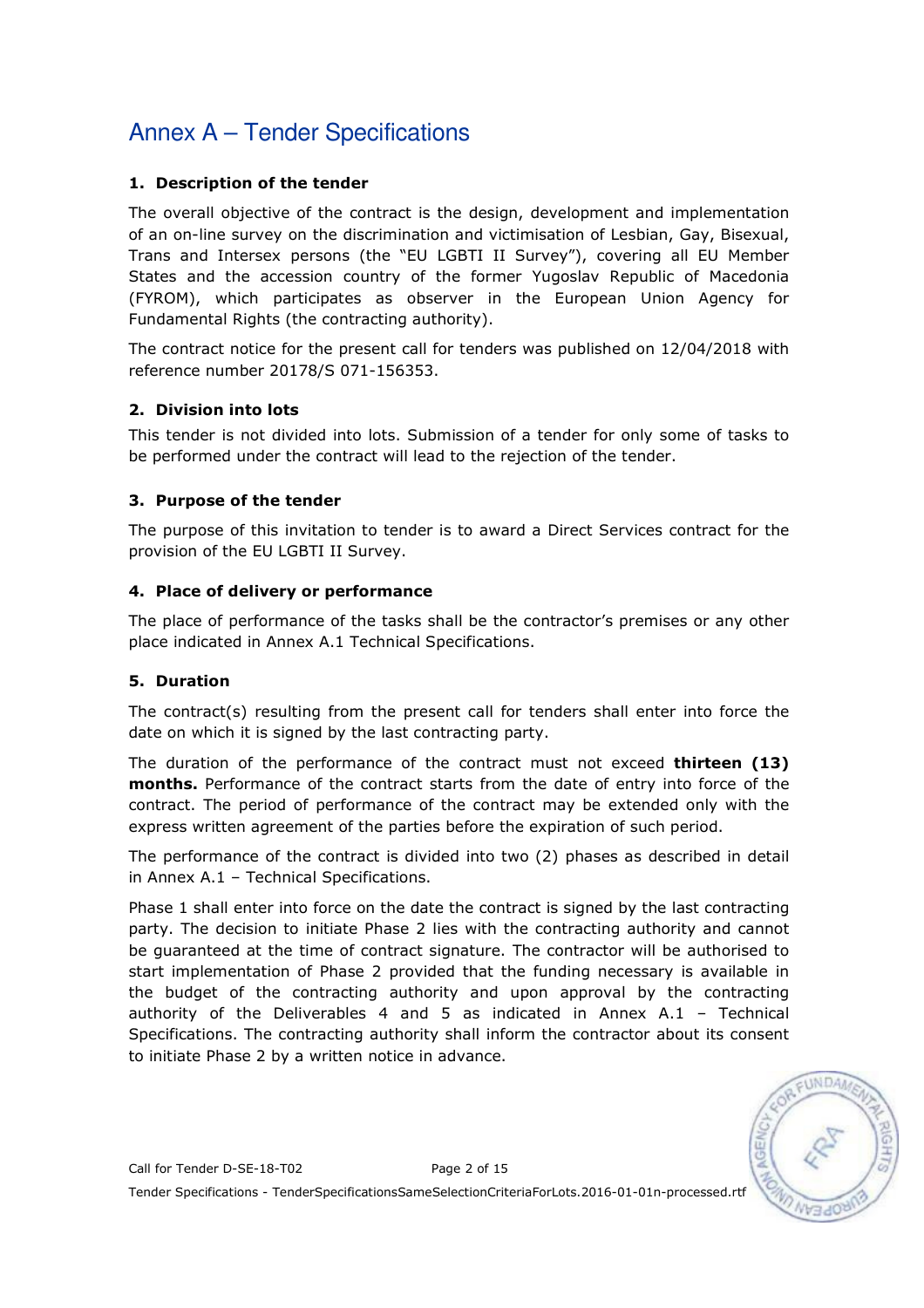### 6. Volume

The estimated maximum contract amount is 540,000.00 EUR excluding VAT, divided in phases as follows:

- Phase 1: € 277,600.00
- Phase 2: € 262,400.00

The contracting authority may exercise the option to increase the estimated contract amount via negotiated procedure for the provision of additional services with the economic operator to whom the contract is awarded in accordance with Article 134 (1) (e) and 134 (4) of the Rules of Application of the Financial Regulation<sup>1</sup>.

### 7. Contractual conditions

The tenderer should bear in mind the provisions of the draft contract which specifies the rights and obligations of the contractor, particularly those on payments, performance of the contract, retention money guarantee, confidentiality, and checks and audits.

### 8. Compliance with applicable law

The tender must comply with applicable environmental, social and labour law obligations established by Union law, national legislation, collective agreements or the international environmental, social and labour conventions listed in Annex X to Directive  $2014/24$ /EU<sup>2</sup>.

### 9. Terms of payment

The payment arrangements governing the contracts resulting from the present call for tenders are detailed in the relevant articles of Annex B – draft contract. Tenderers are strongly advised to carefully read those articles before submitting their tenders.

### 10. Financial guarantees

No tender guarantee is required.

Based on a risk assessment, the contracting authority may request a pre-financing guarantee in the amount of the pre-financing and in the form set out in Annex C.

No performance guarantee will be required.

-

<sup>1</sup> Commission Delegated Regulation (EU) No 1268/2012 of 29 October 2012 on the rules of application of Regulation (EU, Euratom) No 966/2012 of the European Parliament and of the Council on the financial EUNDAA rules applicable to the general budget of the Union, as amended.

<sup>&</sup>lt;sup>2</sup> Directive 2014/24/EU of the European Parliament and of the Council of 26 February 2014 on public procurement and repealing Directive 2004/18/EC (OJ L 94, 28.3.2014, p. 65).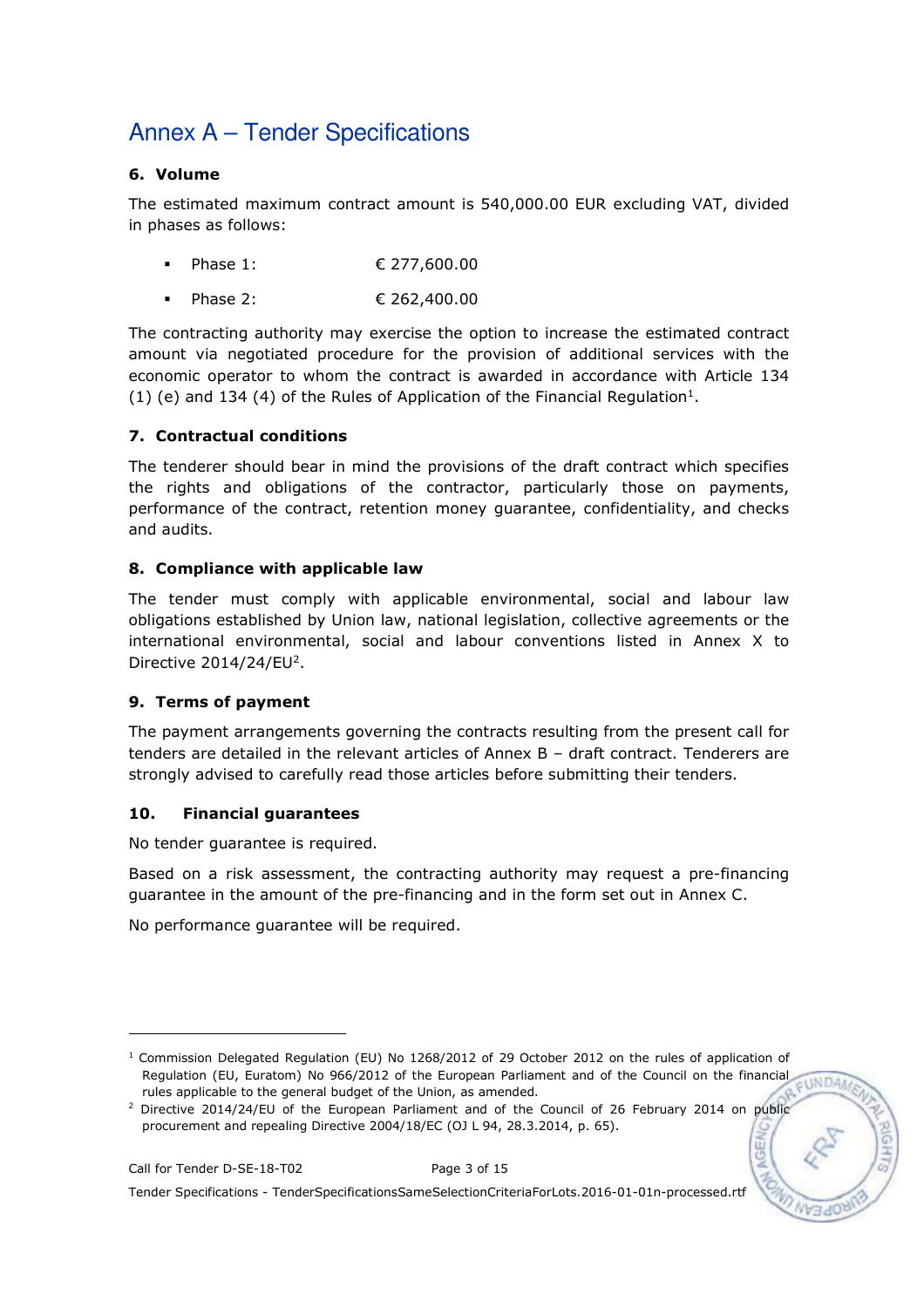### 11. Participation in the tendering procedure

Participation in this procurement procedure is open on equal terms to all natural and legal persons coming within the scope of the Treaties, as well as to international organisations.

It is also open to all natural and legal persons established in a third country which has a special agreement with the Union in the field of public procurement on the conditions laid down in that agreement<sup>3</sup>.

#### For British tenderers:

Please be aware that after the UK's withdrawal from the EU, the rules of access to EU procurement procedures of economic operators established in third countries will apply to tenderers from the UK depending on the outcome of the negotiations. In case such access is not provided by the legal provisions in force, tenderers from the UK could be rejected from the procurement procedure.

### 12. Joint tenders

A joint tender is a situation where a tender is submitted by a group of economic operators (natural or legal persons). Joint tenders may include subcontractors in addition to the members of the group. Changes in the composition of the consortium or group of companies must be expressly authorised by the contracting authority.

In case of joint tender, all members of the group assume joint and several liability towards the contracting authority for the performance of the contract as a whole, i.e. both financial and operational liability. Nevertheless, tenderers must designate one of the economic operators as a single point of contact (the leader) for the contracting authority for administrative and financial aspects as well as operational management of the contract.

All members of the consortium or group of companies must provide a declaration on honour on exclusion and selection criteria duly dated and signed by an authorised representative.

After the award, the contracting authority will sign the contract either with all members of the group, or with the leader on behalf of all members of the group, authorised by the other members via powers of attorney.

Joint tenders will be assessed as follows as regards the exclusion and selection criteria:

- The exclusion criteria will be assessed in relation to each economic operator individually.
- The selection criteria for economic and financial capacity will be assessed in relation to each economic operator individually. However, economic and financial criteria that shall be achieved above a certain minimum threshold (as specified in

Tender Specifications - TenderSpecificationsSameSelectionCriteriaForLots.2016-01-01n-processed.rtf

 3 Please note that the European Union Agency for Fundamental Rights is not part of the Agreement on Government Procurement (GPA) concluded within the World Trade Organisation. Therefore, the Agency's procurement procedures are not open to tenderers from GPA countries.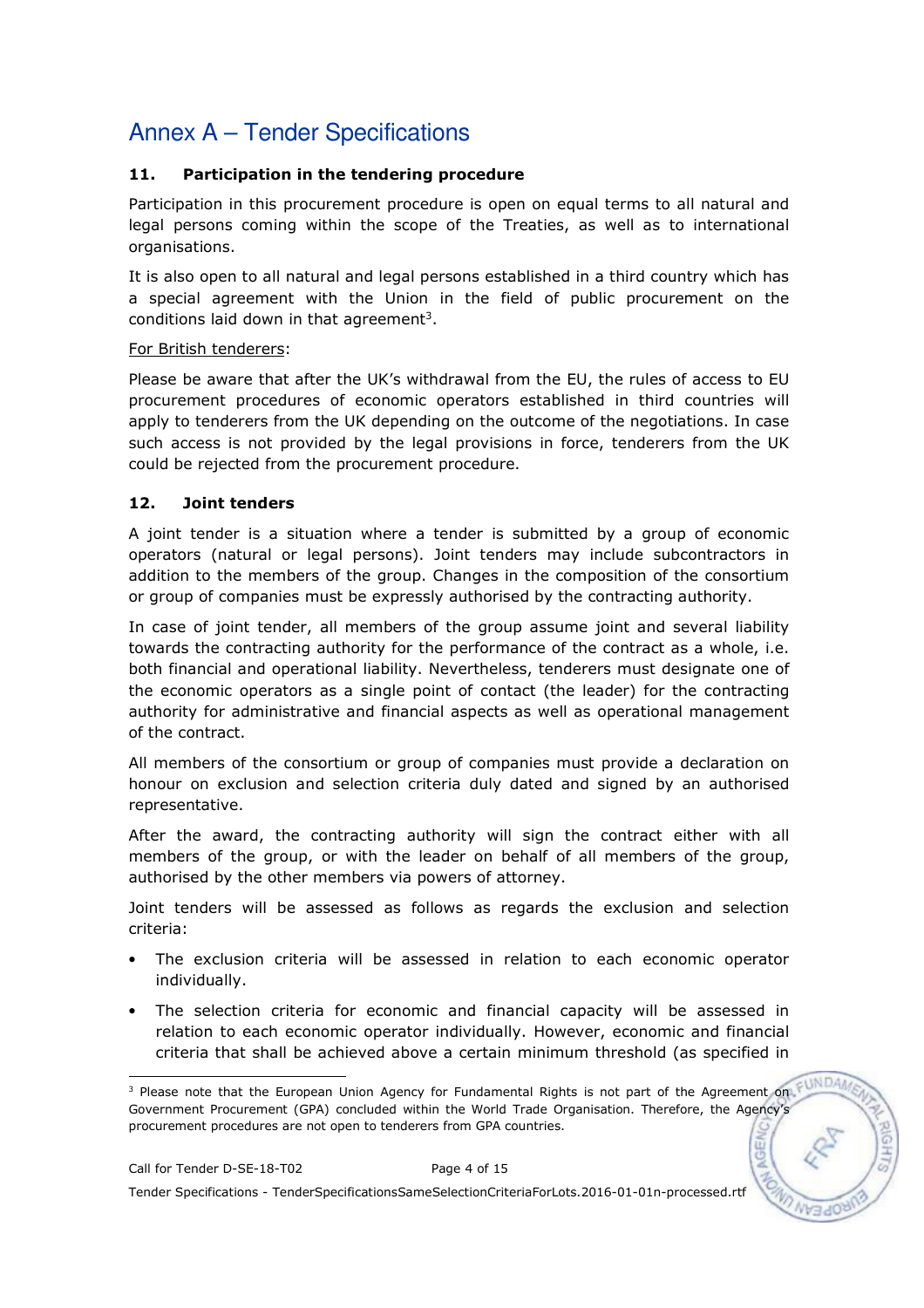the selection criteria mentioned below) will be assessed in relation to the consortium or group of companies as a whole.

The selection criteria for technical and professional capacity will be assessed in relation to the consortium or group of companies as a whole.

#### 13. Subcontracting

Subcontracting is permitted but the contractor will retain full liability towards the contracting authority for performance of the contract as a whole. During contract performance, the change of any subcontractor identified in the tender or additional subcontracting will be subject to prior written approval of the contracting authority.

Any intention to subcontract part of the contract must be clearly stated by the tenderer in Annex C. Tenderers must indicate the maximum percentage of the contract they intend to subcontract and the identity of those subcontractors they intend to work with.

For each subcontractor identified in the tender, tenderers must provide a Letter of Intent signed by the subcontractor stating their unambiguous undertaking to collaborate with the tenderer.

Offers involving subcontracting will be assessed as follows:

- The exclusion criteria of all identified subcontractors whose intended share of the contract is above 10% will be assessed. The declaration on honour on exclusion criteria and selection criteria included in Annex C, duly signed and dated, stating that the subcontractor is not in one of the exclusion situations, must be provided by each identified subcontractor.
- Where the tenderer relies on the economic, financial, technical and professional capacity of the identified subcontractor(s) to meet the selection criteria, subcontractors shall be treated as if they were partners in a consortium or a group of companies for the purposes of the evaluation of the selection criteria, and therefore, they shall provide proof of economic, financial, technical and professional capacity as well.
- Subcontractor(s) should select the 'N/A' option in their individual declaration when the tenderer does not rely on their economic, financial, technical and professional capacity.

Tenderers must inform the subcontractor(s) and include in their Letter of Intent that the provisions referring to checks and audits included in the Draft Contract (Annex B) may be applied to them.

Once the contract has been signed, the provisions regarding subcontracting included in the Draft Contract will apply. The contracting authority retains the right to approve or reject the proposed subcontractors.

If the tender includes subcontracting, it is recommended that contractual  $E$ WDA arrangements with subcontractors include mediation as a method of dispute resolution.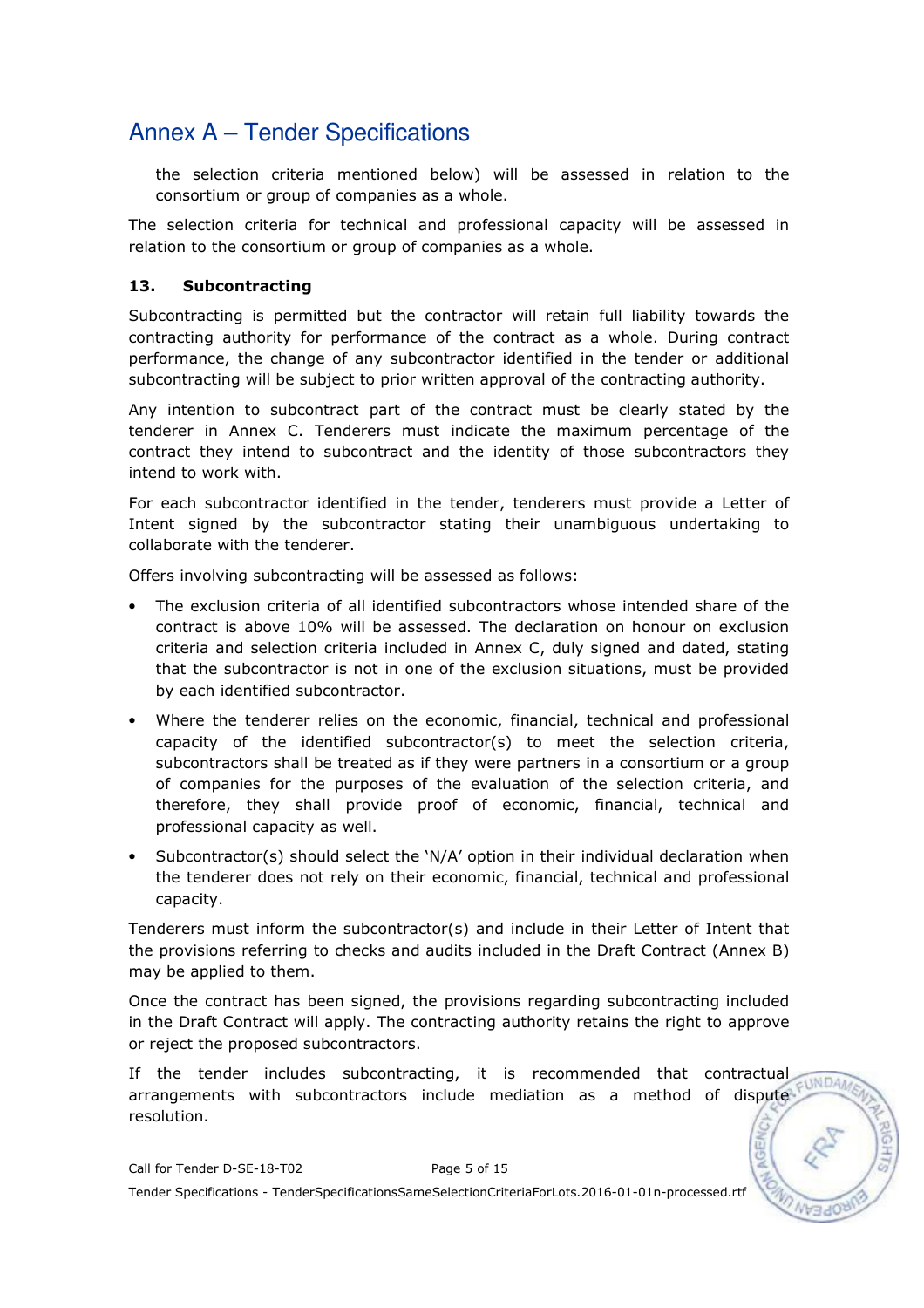### 14. Visits to premises

A visit to the premises is not foreseen.

### 15. Date and place of opening of the tenders

Tenders will be opened at 10:30 hrs on 29/05/2018 at the contracting authority's address. An authorised representative of each tenderer may attend the opening of the bids. Companies wishing to attend are requested to notify their intention by sending a fax or e-mail at least three (3) working days in advance to the fax or e-mail. This notification must be signed by an authorised officer of the tenderer and specify the name of the person who will attend the opening of the bids on the tenderers behalf.

### 16. Contacts between the tenderer and the contracting authority

In principle, no contact is permitted between the contracting authority and the tenderers during the tendering procedure.

However, in exceptional circumstances contact may be made on the tenderers initiative before the final date for the submission of bids, in order (and only for this reason) to clarify the nature of the contract.

Such requests for further information may be made by fax, e-mail or to the address below:

> European Union Agency for Fundamental Rights Invitation to tender No: D-SE-18-T02 Administration Schwarzenbergplatz 11 Vienna 1040 – Austria Fax: +43 (0) 150 31 382 ; e-mail: procurement@fra.europa.eu

The contracting authority is not bound to reply to requests for additional information provided less than six working days before the date of receipt of tenders. The answers to the requests for additional information will be posted on http://fra.europa.eu/en/about-fra/procurement. The website will be updated regularly and it is the tenderers' responsibility to check for updates and modifications during the tendering period.

Similarly, contact may in exceptional circumstances be made on the contracting authority's initiative:

- a. before the final date for the submission of bids, in order to inform interested parties of an error, a lack of precision, an omission or any other material shortcoming in the drawing up of the documents of the invitation to tender; or
- b. after the opening of bids, where a bid requires clarification or in order to correct material errors made in drawing up a bid.

Please note that in any event such contact may not result in a modification of the  $-1$ INDA terms of the bid.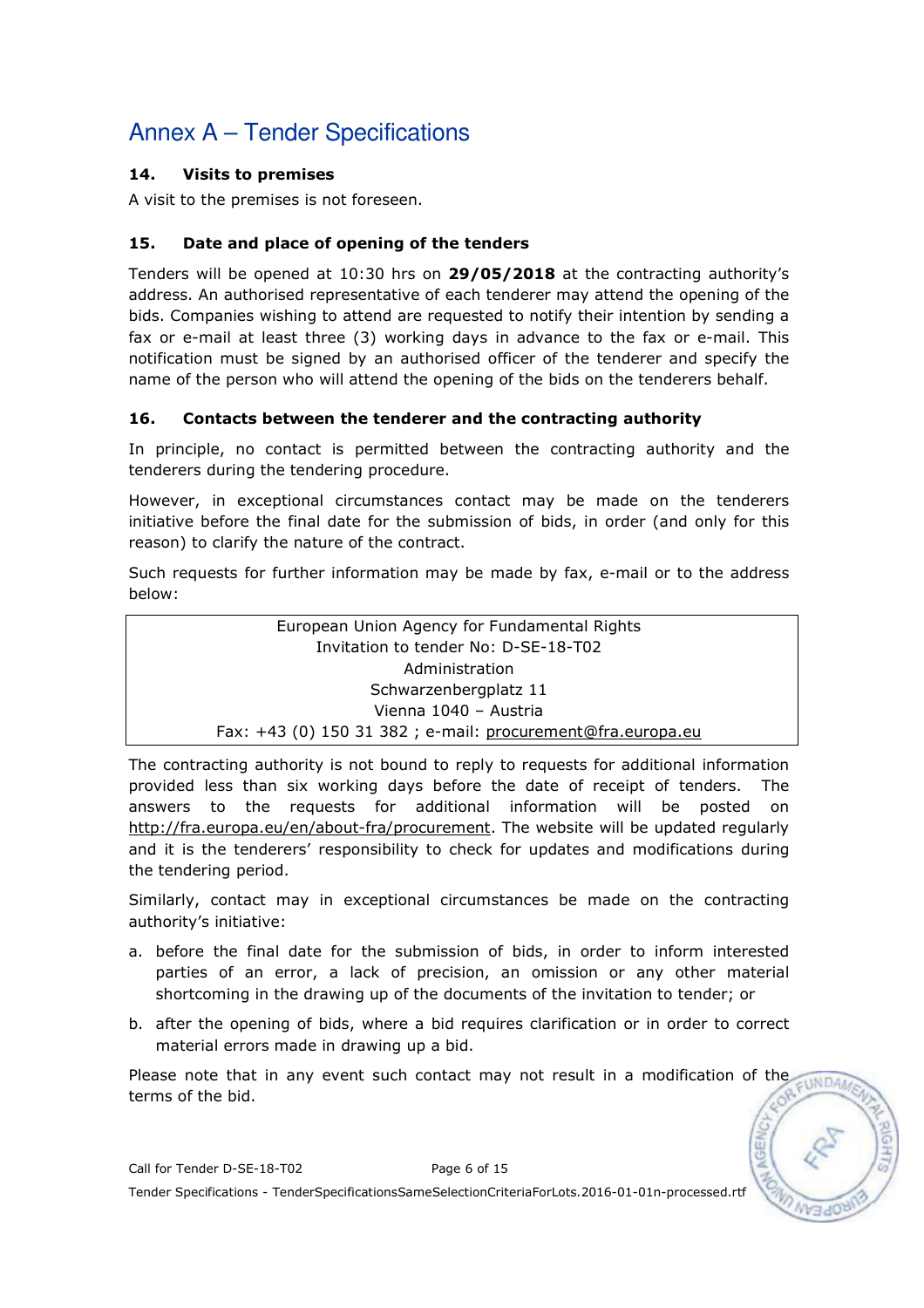### 17. Alteration or withdrawal of tenders

Tenderers may alter or withdraw their tenders by written notification prior to the deadline for submission of tenders. No tender may be altered after the deadline for submission. Withdrawals must be unconditional and will end all participation in the tender procedure.

Any such notification of alteration or withdrawal must be prepared and submitted in accordance with the instructions on how to submit tenders included in the Invitation to tender, and the envelope must also be marked with "alteration" or "withdrawal" as appropriate.

### 18. Variants

Variant solutions are not allowed and will not be taken into consideration.

### 19. Evaluation and award

The evaluation is based solely on the information provided in the submitted tender. It involves the following:

- phase I: verification of non-exclusion of tenderers on the basis of the exclusion criteria
- phase II: selection of tenderers on the basis of compliance with the selection criteria
- phase III: verification of compliance with the minimum requirements set out in Annex A.1 Technical Specification and evaluation of tenders on the basis of the award criteria
- phase IV: contract award on the basis of the award method

The contracting authority may reject abnormally low tenders, in particular if it established that the tenderer or a subcontractor does not comply with applicable obligations in the fields of environmental, social and labour law.

The tenders will be assessed in the order indicated above. Only tenders meeting the requirements of one step will pass on to the next step.

### 19.1 Verification of non-exclusion (Phase I)

All tenderers must provide a declaration of honour on exclusion criteria and selection criteria (see Annex C), signed and dated by an authorised representative, stating that they are not in one of the situations of exclusion listed in that declaration of honour.

The successful tenderer must provide the documents mentioned as supporting evidence in the declaration on honour (including exclusion and selection criteria) before signature of the contract and within a deadline given by the contracting authority. This requirement applies to each member of the group in case of joint tender and to all subcontractors whose share of the contract is above 10 % and whose capacity is necessary to fulfil the selection criteria.

 $-11NDA$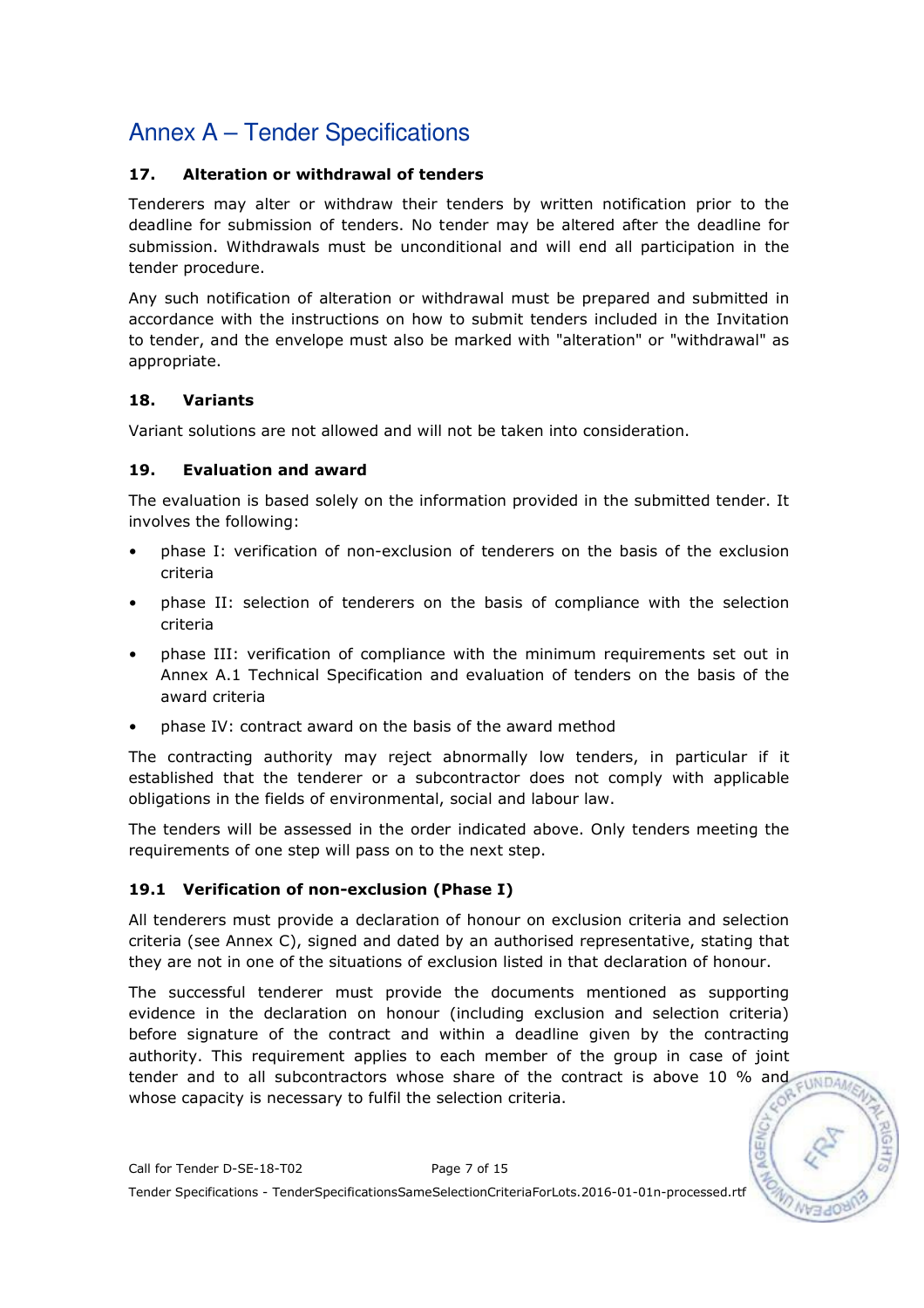The obligation to submit supporting evidence does not apply to international organisations.

The successful tenderer (or a member of the group in case of joint tender, or a subcontractor) will not be required to submit the documentary evidence if it has already been submitted for another procurement procedure and provided the documents were issued not more than one year before the date of their request by the contracting authority and are still valid at that date. In such cases, the successful tenderer must declare on its honour that the documentary evidence has already been provided in a previous procurement procedure, indicate the reference of the procedure and confirm that there has been no change in its situation. If a specific document can be accessed by the contracting authority on a national database free of charge, the successful tenderer (or a member of the group in case of joint tender, or a subcontractor) will need to include the link to the source and will not be required to submit the document.

#### 19.2 Selection of tenders on the basis of compliance with selection criteria – Phase II

The aim of this phase is to assess if tenderers have sufficient economic and financial capacity and sufficient technical and professional capacity to perform the contract.

### 19.2.1 Economic and financial capacity

Tenderers must have the necessary economic and financial capacity to perform this contract until its end. In order to prove their capacity, tenderers must comply with the following selection criteria:

(a) Copy of the financial statements (balance sheets, and profit and loss accounts) for the last two (2) financial years for which accounts have been closed. In case of a consortium, each consortium member shall present their own financial statements.

(b) A statement of the annual average turnover for the last two (2) financial years for which accounts have been closed. The minimum average annual turnover of the tenderer shall be of 500,000.00 EUR. In case of a consortium, the annual average turnover for each of the partners shall be presented. The sum of the annual average turnovers of each partner will be taken into account to reach the minimum annual average turnover of 500,000.00 EUR.

If, for some exceptional reason which the contracting authority considers justified, a tenderer is unable to provide one or other of the above documents, it may prove its economic and financial capacity by any other document which the contracting authority considers appropriate. In any case, the contracting authority must at least be notified of the exceptional reason and its justification. The contracting authority reserves the right to request any other document enabling it to verify the tenderer's economic and financial capacity.

An economic operator may, where appropriate and for a particular contract, rely on the economic and financial capacities of other entities, regardless of the legal nature of the links it has with them. It must in that case prove to the contracting authority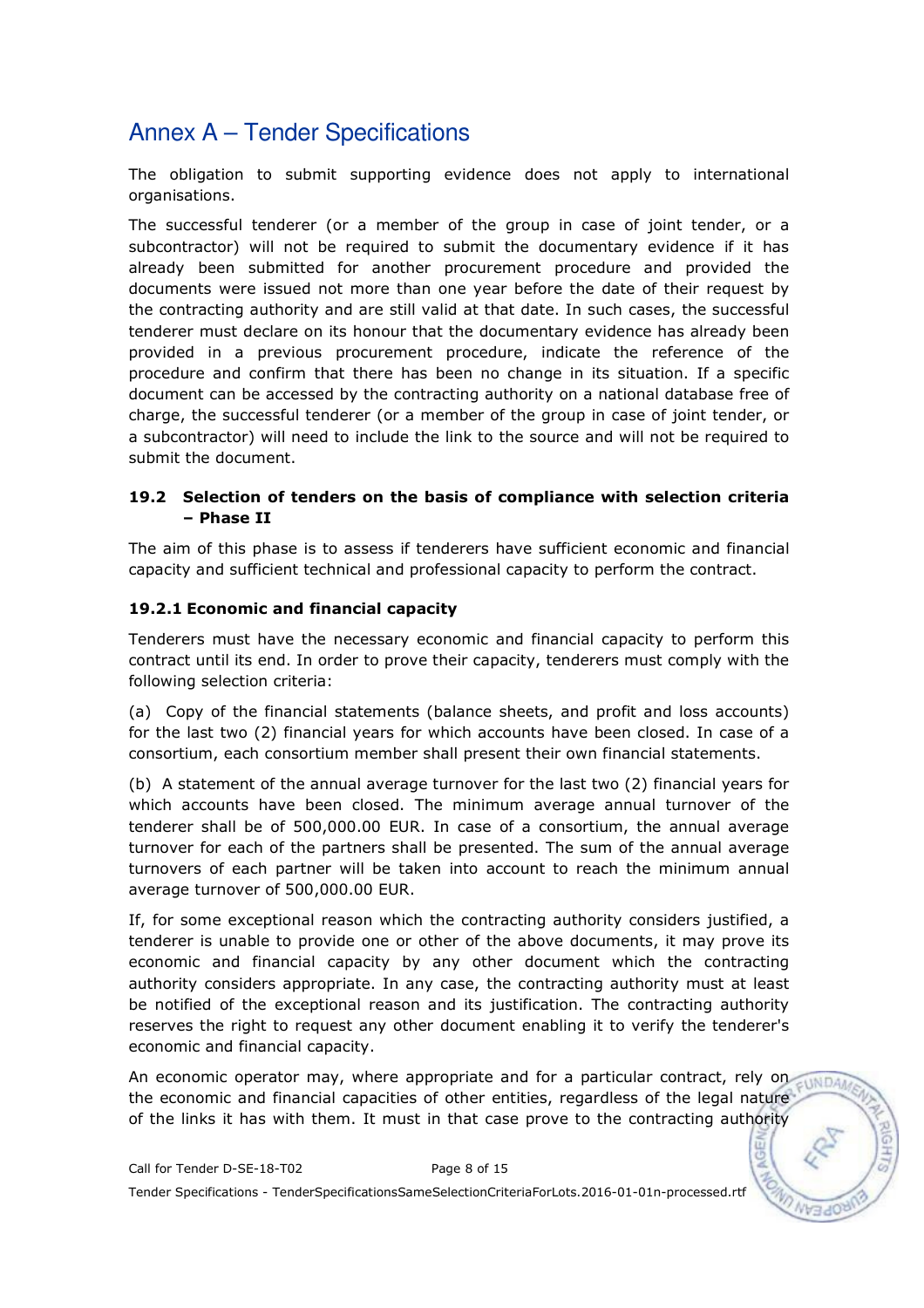that it will have at its disposal the resources necessary for the performance of the contract, for example by producing a commitment by those entities to that effect. In that case, the contracting authority may require that the economic operator and the entities referred to above are jointly liable for the performance of the contract.

### 19.2.2 Technical and professional capacity

Tenderers (in case of a joint tender the combined capacity of all members of the group and identified subcontractors) must comply with the criteria listed below:

(a) The educational and professional qualifications, skills, experience and expertise of the persons responsible for the performance of the contract.

Tenderers are requested to include the CVs in Europass format and signed selection grids of  $at$  least the following profiles described in Section 6 of Annex A.1 - Technical Specifications:

- One (1) Project Manager
- One (1) Social Research Expert
- One (1) Country Research Expert assigned for each of the countries covered by the survey, namely, all EU Member States and FYROM.

The same person can be proposed as Country Research Expert of a maximum five (5) countries. Tenderers should clearly indicate the countries covered by each of the proposed Country Research Experts.

The proposed CVs must possess the minimum educational and professional requirements stated in Section 6 of Annex A.1 - Technical Specifications.

(b) A list of the principal services provided and supplies delivered in the past ten (10) years, with the sums, dates and clients, public or private. Tenderers are required to prove that they have performed at least two (2) multi-country online surveys of an amount or nature or scope similar to the services to be carried out under this contract in the last ten (10) years.

An economic operator may, where appropriate and for a particular contract, rely on the technical and professional capacities of other entities, regardless of the legal nature of the links it has with them. It must in that case prove to the contracting authority that it will have at its disposal the resources necessary for the performance of the contract, for example by producing a commitment by those entities to that effect.

An economic operator may only rely on the capacities of other entities where the latter will perform the works or services for which these capacities are required.

### 20. Assessment of tenders – Phase III

The aim of this phase is to verify the compliance of the tenders with the minimum requirements set out in Annex A.1 Technical Specifications and to evaluate, from the technical and the financial points of view the offers submitted by the tenderers.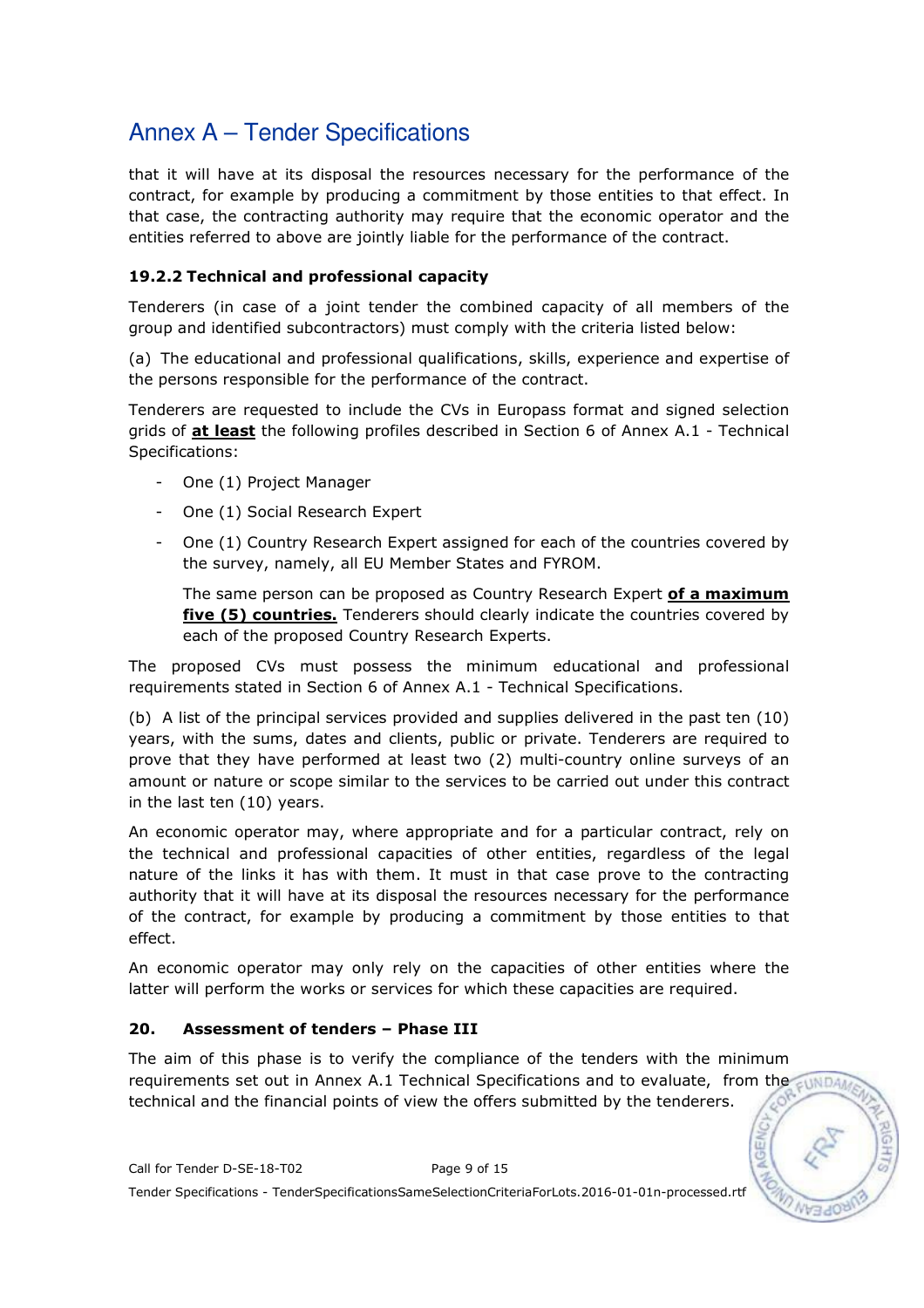### 20.1 Verification of compliance with the minimum requirements set out in Annex A.1 Technical Specifications.

In their technical offers, tenderers must show compliance with the minimum requirements set out in section 8 of Annex A.1 Technical Specifications. Compliance with these minimum requirements will be assessed. Offers deviating from the minimum requirements or not covering all the minimum requirements may be rejected on the basis of non-compliance and will not be evaluated further

#### 20.2 Technical evaluation

 The quality of the tender will be evaluated based on the following criteria and their corresponding weightings. In their technical proposals, tenders must include all the information required by the contracting authority to evaluate their tenders, as described below:

|                         | Technical Award criteria/sub-criteria                                                                                                                    | Weighting in % |
|-------------------------|----------------------------------------------------------------------------------------------------------------------------------------------------------|----------------|
| (a) Project Management  |                                                                                                                                                          | 25             |
| (a.1) Work programme    |                                                                                                                                                          | 60             |
|                         | Implementation of activities, key stages, milestones, and content<br>of deliverables                                                                     |                |
| $\bullet$               | Contigency provisions addressing low level response in survey<br>coutnries                                                                               |                |
| $\bullet$               | Measures to ensure the quality, consistency, and timeliness of work<br>in all stages of the survey in each country                                       |                |
|                         | Organisation and implementation of the awareness-raising activities                                                                                      |                |
|                         | (a.2) Organisation of the project team                                                                                                                   | 40             |
|                         | Organisational structure of the proposed project team, specifying<br>respective roles and contributions                                                  |                |
| $\bullet$               | Measures to ensure effective communication and exchange of<br>information within the project team and with respect to individual<br>team members and FRA |                |
| $\bullet$               | Team members' expertise, balance of competences, allocation of<br>respective roles, responsibilities and contributions to the project<br>activities      |                |
| (b) Project Methodology |                                                                                                                                                          | 75             |
|                         | (b.1) Background research and awareness raising campaign                                                                                                 | 25             |
|                         | Description of background research for each EU Member State and<br>FYROM encompassing degree of inclusion of LGBT communities and<br>organisations       |                |
|                         | Plan the on-line and off-line awareness raising campaign involving                                                                                       |                |
|                         | Call for Tender D-SE-18-T02<br>Page 10 of 15                                                                                                             |                |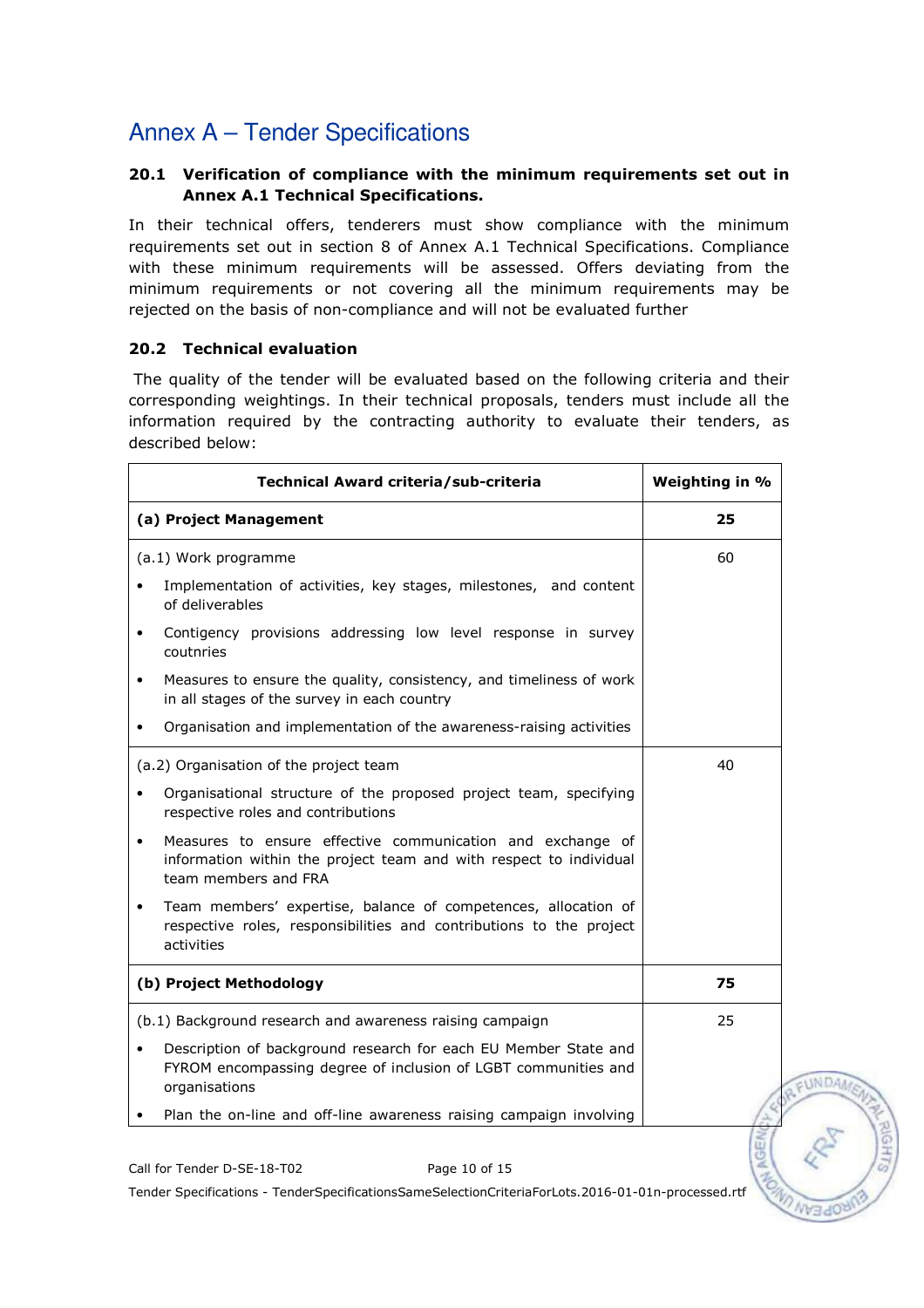|           | key stakeholders and others in order to reach a large and diverse                                                                                                                                                                                           |            |               |
|-----------|-------------------------------------------------------------------------------------------------------------------------------------------------------------------------------------------------------------------------------------------------------------|------------|---------------|
|           | group of LGBTI persons                                                                                                                                                                                                                                      |            |               |
| $\bullet$ | Reach out to groups that are traditionally underrepresented in on-<br>line surveys                                                                                                                                                                          |            |               |
| $\bullet$ | Awareness raising campaign and online promotion of the survey                                                                                                                                                                                               |            |               |
| $\bullet$ | Measures to ensure that statistics about the referral sites from<br>which respondents reach the survey website can be established<br>(activity 6)                                                                                                           |            |               |
| $\bullet$ | Approaches and strategies to be applied for the development and<br>implementation of the awareness-raising activities, such as possible<br>channels, possible fall-back solutions (e.g. low level of response)<br>and their timing in each survey country   |            |               |
|           | (b.2) Online survey tool and technical infrastructure                                                                                                                                                                                                       | 15         |               |
|           | Activities, tools and technologies to be used for the online survey,<br>security management, data storage, and backup applications.                                                                                                                         |            |               |
|           | (b.3) Description of the testing of the translated versions of the online<br>questionnaire                                                                                                                                                                  | 10         |               |
|           | Measures to ensure the correct translation of the additional items<br>and modified sections of the questionnaire in the languages foreseen                                                                                                                  |            |               |
| $\bullet$ | Test of the translations, of the new items added and the overall<br>usability of the questionnaire, of appropriate wording in sensitive<br>formulations or expressions and its online functionality.                                                        |            |               |
|           | (b.4) Online survey data collection                                                                                                                                                                                                                         | 25         |               |
|           |                                                                                                                                                                                                                                                             |            |               |
|           | Measures to mitigate the risks relating to                                                                                                                                                                                                                  |            |               |
|           | possible interference by other parties, attempts to falsify input<br>$\circ$<br>to the survey;                                                                                                                                                              |            |               |
|           | low numbers of survey respondents compared with the 2012<br>$\circ$<br>LGBT Survey, by geographic balance and comparable rates of<br>participation in all survey countries, as well as by respondents<br>representing all LGBTI sub-groups and communities; |            |               |
|           | Measures to ensure compliance with national and EU data protection<br>legislation                                                                                                                                                                           |            |               |
|           | Collecting, handling and processing paradata.                                                                                                                                                                                                               |            |               |
|           | (b.5) Data analysis and outline of the results                                                                                                                                                                                                              | 15         |               |
| $\bullet$ | Analysis, adjustments and weighing of the dataset, in order to allow<br>comparative analysis of the 2012 and the 2019 LGBTI survey                                                                                                                          |            |               |
| $\bullet$ | Outline of how the results will be presented in a visual, accessible<br>way using descriptive statistics.                                                                                                                                                   |            |               |
|           | (b.6) Draft quality assurance plan                                                                                                                                                                                                                          | 10         | <b>EUNDAM</b> |
|           | Tenderers shall present a draft for a quality assurance plan to be used<br>in the project implementation.                                                                                                                                                   | <b>AGE</b> |               |

Tender Specifications - TenderSpecificationsSameSelectionCriteriaForLots.2016-01-01n-processed.rtf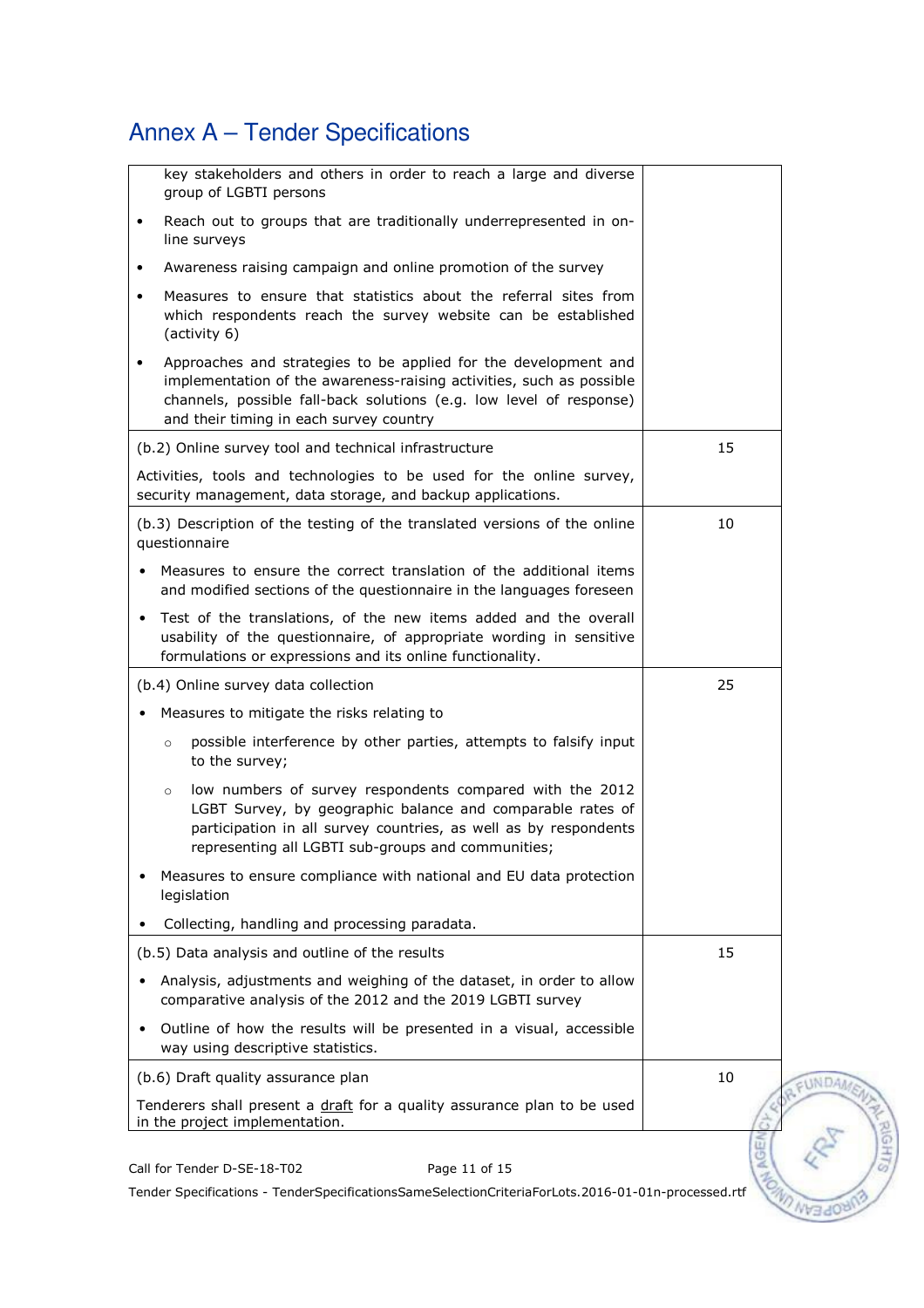| <b>TOTAL</b> | 100 |
|--------------|-----|
|--------------|-----|

For each criterion (and sub-criterion) a number of points in a range between 0 to 100 points will be given. A tender can reach a maximum of 100 points per criterion and a maximum of 100 points in total. After the application of the corresponding weightings per criterion and sub-criterion as per the grid above, tenders scoring less than 60% in the total overall points or less than 50% in the points awarded for a single criterion will be excluded from the rest of the assessment procedure.

### 20.3 Financial evaluation

### 20.3.1 Financial award criteria

The tender with the lowest financial offer will receive 100 points in the financial evaluation. The remaining tenders will receive lower price indicators in proportion to their prices and in accordance with the following formula:

financial score for tender  $X =$  (lowest price / price of tender X)  $*$  100

### 20.3.2 Information concerning prices

The financial evaluation of the offers will be based on the prices quoted by the tenderers in their financial offers. Tenderers must fill in the Financial Offer Form included in Annex C.

When filling in the Financial Offer Form, tenderers must take into consideration that prices shall be:

- expressed in euro. For tenders in countries which do not belong to the euro zone, tenderers shall quote their prices in euro and the price quoted may not be revised in line with exchange rate movements. It is for the tenderer to select an exchange rate and assume the risks or benefits deriving from any variation.
- inclusive of all costs and expenses, directly and indirectly connected with the goods and/or services to be supplied/provided and including all the charges (travel and subsistence), unless otherwise stated in the tender documents.
- free of all duties and taxes (in particular VAT). According to Articles 3 and 4 of the Protocol on the Privileges and Immunities of the European Communities, the European Union Agency for Fundamental Rights is exempt from all charges, taxes and dues, including value added tax; such charges may not therefore be included in the calculation of the price quoted; the VAT amount must be indicated separately.

Prices are fixed and not subject to revision.

### 21. Contract award – Phase IV

The contract will be awarded to the most economically advantageous tender, i.e. the tender offering the best price-quality ratio determined in accordance with the formula below quality-price ratio:

Call for Tender D-SE-18-T02 Page 12 of 15 Tender Specifications - TenderSpecificationsSameSelectionCriteriaForLots.2016-01-01n-processed.rtf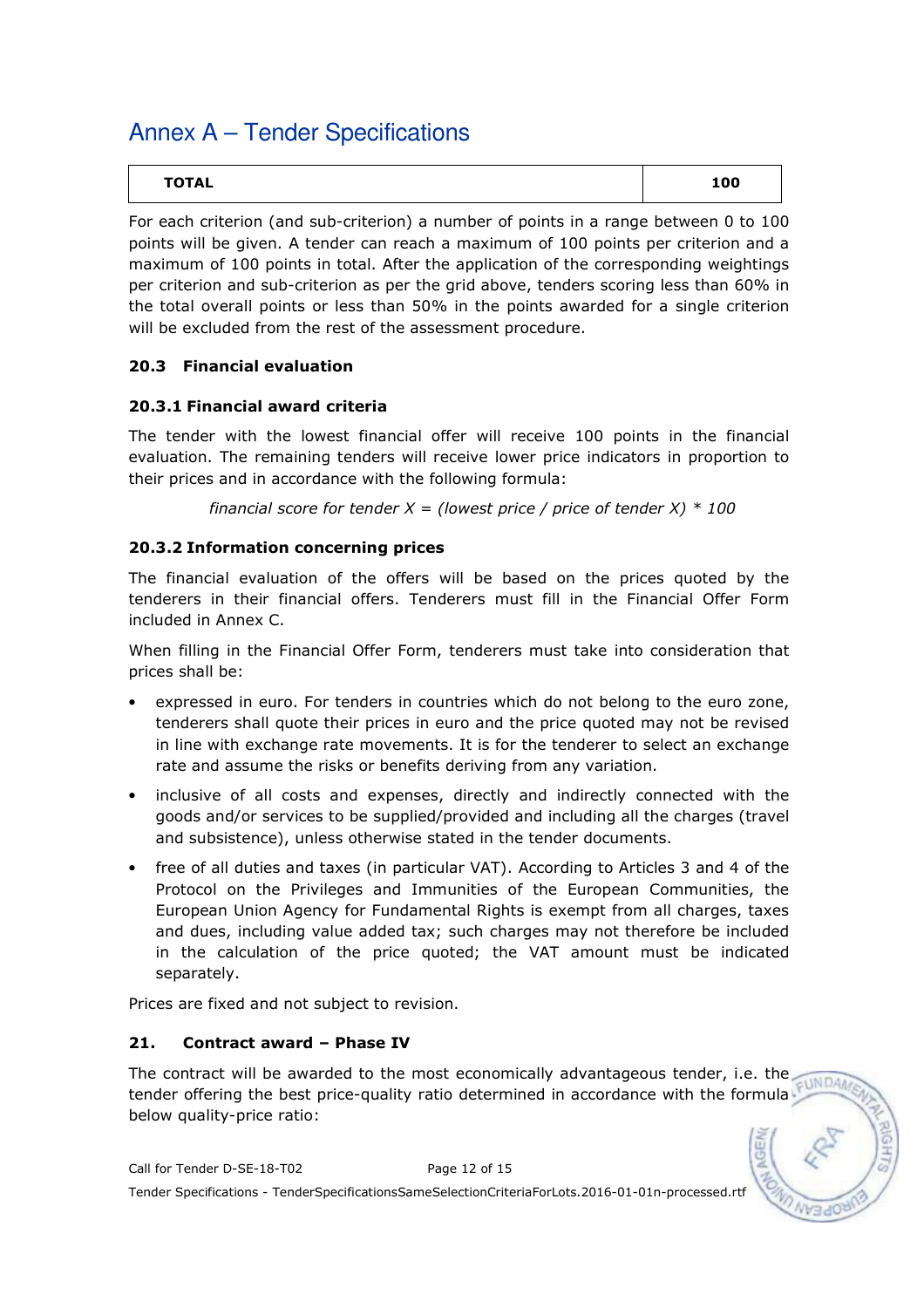Score for tender X = (financial score of tender X  $*$  40 %) + (total quality score (out of 100) for all award criteria of tender  $X * 60 %$ 

### 22. Information to tenderers on the outcome of the tender

The contracting authority will inform tenderers of decisions reached concerning the award of the contract, including the grounds for any decision not to award a contract or to recommence the procedure.

The contracting authority will inform as soon as possible all tenderers whose tenders are rejected of the reasons for their rejection. If a written request is received, the contracting authority will inform, within not more than 15 calendar days from the date on which the written request is received, all tenderers who meet the exclusion and selection criteria, of the characteristics and relative advantages of the successful tender and the name of the tenderer to whom the contract is awarded.

However, certain details may not be disclosed where disclosure would hinder application of the law, would be contrary to public interest or would harm the legitimate commercial interests of public or private undertakings or could distort fair competition between those undertakings.

### 23. No obligation to award the contract

The tendering procedure shall not involve the contracting authority in any obligation to award the contract.

No compensation may be claimed by tenderers whose tender has not been accepted, including when the contracting authority decides not to award the contract.

### 24. Cancellation of the tender procedure

In the event of cancellation of the tender procedure, tenderers will be notified of the cancellation by the contracting authority. If the tender procedure is cancelled before the outer envelope of any tender has been opened, the unopened and sealed envelopes will be returned to the tenderers.

In no event shall the contracting authority be liable for any damages whatsoever including, without limitation, damages for loss of profits, in any way connected with the cancellation of a tender procedure even if the contracting authority has been advised of the possibility of damages.

### 25. How to submit the tender

All tenders must be presented in three parts:

### Part 1 – Administrative Proposal

In the Administrative Proposal, tenderers must include all the information and documents required by the contracting authority for the assessment of tenderers on the basis of the exclusion and selection criteria described above. For that purpose, cundational tenderers must fill and sign the following documents using the forms included in Annex C:

Call for Tender D-SE-18-T02 Page 13 of 15 Tender Specifications - TenderSpecificationsSameSelectionCriteriaForLots.2016-01-01n-processed.rtf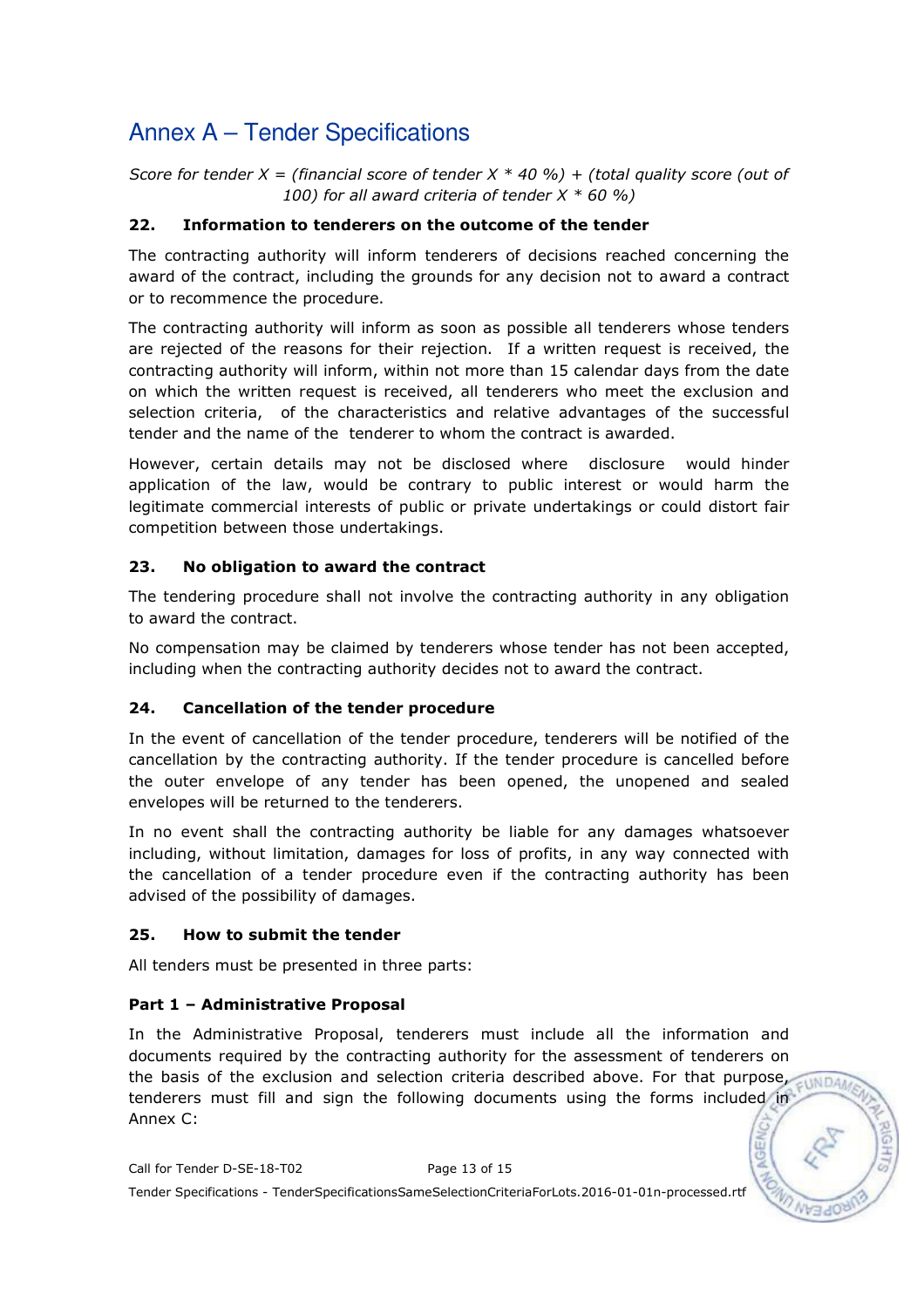### Section A: Tenderers Identification

- Tenderers identification form (administrative details). If the tenderer is a consortium or a group of companies, only the leader must fill in the form.
- Legal Entities Form, to be signed by a representative of the tenderer authorised to sign contracts with third parties. There is one form for individuals, one for private entities and one for public entities. If the tenderer is submitting a joint offer, a Legal Entities Form must be submitted by each consortium or group member. It also has to be submitted by each identified subcontractor whose intended share of the contract is above 10% of the total contract value.
- Bank Identification Form filled in and signed by an authorised representative of the tenderer and its banker. In case of a joint offer, only one of the members of the consortium or group of companies, usually the leader, must complete the Bank Identification Form.
- Power of Attorney (in case of joint offers). In case of a joint offer, the power of attorney has to be signed by the leader and all consortium partners, preferably in a single document.
- Statement on Subcontracting, indicating the intention of the tenderer to subcontract part of the contract and the percentage of subcontracting per identified subcontractor.
- Letter of Intent of identified subcontractors (only if the tenderer intends to subcontract part of the contract).

### Section B: Exclusion Criteria information

• Declaration of Honour with respect to the Exclusion Criteria and Absence of Conflict of Interest. To be submitted by each consortium or group member in case of joint offers and by each identified subcontractor whose intended share of the contract is above 10% of the total contract value.

#### Section C: Selection Criteria (Economic and Financial capacity)

- - Copy of the financial statements (balance sheets, and profit and loss accounts) for the last two (2) financial years.
- -Statement on the annual average turnover for the last 2 years.

### Section D: Selection criteria (Technical and Professional Capacity)

- - Educational and professional qualifications of the profiles requested in Annex A.1 Technical Specifications.
- -List of principal services performed in the last ten (10) years.

#### Part 2 – Technical proposal

In the Technical Proposal, tenderers must include all the information required by the contracting authority for the evaluation of tenders on the basis of the technical award criteria described in the corresponding sections of these Tender Specifications.

Call for Tender D-SE-18-T02 Page 14 of 15 Tender Specifications - TenderSpecificationsSameSelectionCriteriaForLots.2016-01-01n-processed.rtf